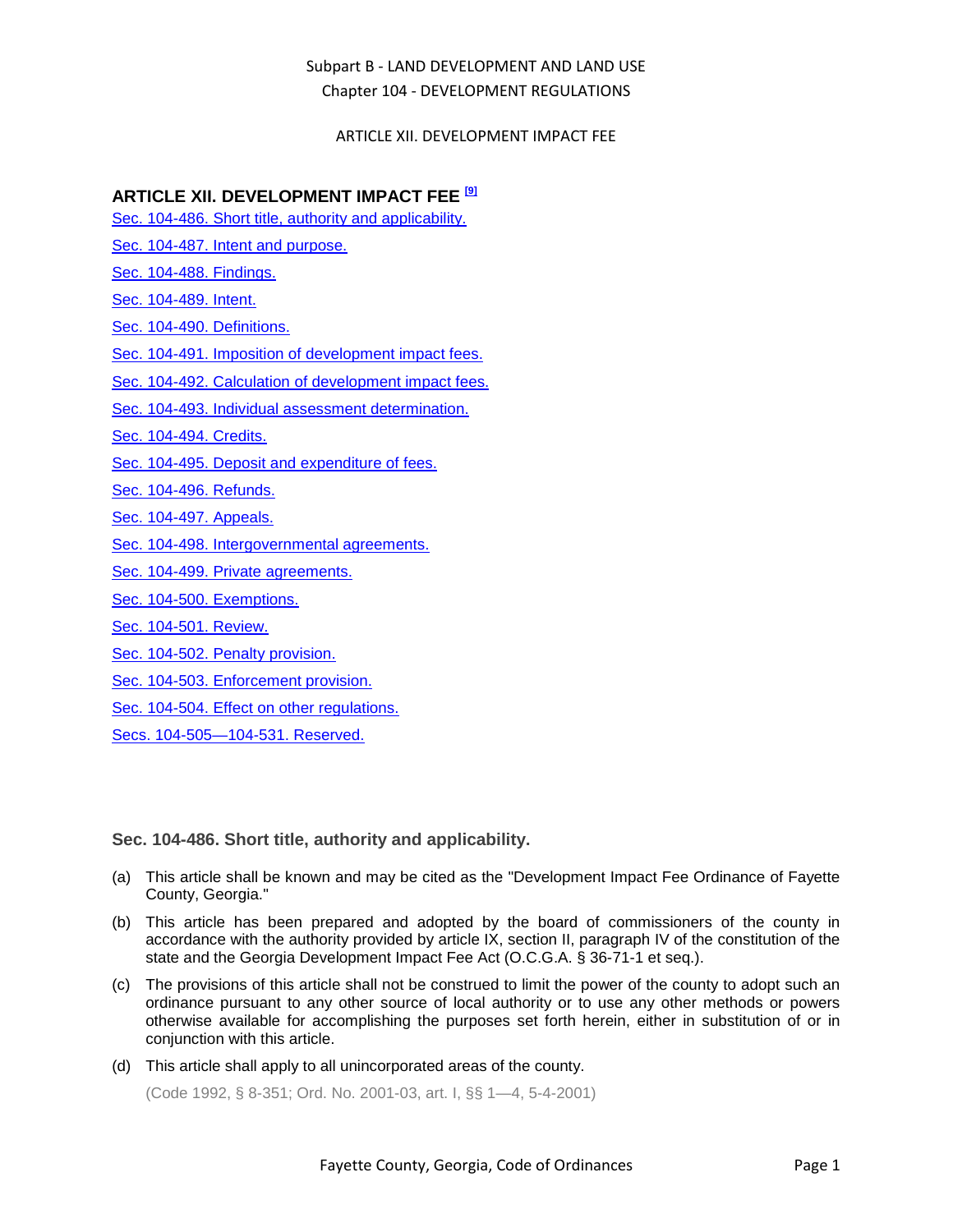#### ARTICLE XII. DEVELOPMENT IMPACT FEE

#### <span id="page-1-0"></span>**Sec. 104-487. Intent and purpose.**

- (a) This article is intended to implement and be consistent with the county comprehensive growth management plan (hereinafter the comprehensive plan) and specifically the capital improvements element included therein.
- (b) The purpose of this article is to regulate the use and development of real property so that new growth and development bears a proportionate share of the cost of new public facilities needed to serve new growth and development through the imposition of impact fees.

(Code 1992, § 8-352; Ord. No. 2001-03, art. II, §§ 1, 2, 5-4-2001)

### <span id="page-1-1"></span>**Sec. 104-488. Findings.**

The board of commissioners of the county finds and declares that:

- (1) Land development shall not be allowed unless adequate public facilities are available or are assured;
- (2) New land development in identified service areas shall bear a proportionate share of the cost of new public facilities to serve new growth and development;
- (3) The imposition of impact fees is the preferred method of regulating land development in order to assure that it bears a proportionate share of the cost of the new public facilities necessary to accommodate the new growth and development, and to promote and protect the public health, safety, and general welfare of the citizens of the county; and
- (4) The county must expand its public facilities in order to maintain current levels of service if new development and growth is to be accommodated without decreasing the level of service.

(Code 1992, § 8-353; Ord. No. 2001-03, art. III, 5-4-2001)

#### <span id="page-1-2"></span>**Sec. 104-489. Intent.**

The intent of this article in granting credits and/or refunds is to make such grants to persons or entities who actually paid or will pay fees.

(Code 1992, § 8-354; Ord. No. 2001-03, art. IV, §§ 1, 2, 5-4-2001)

#### <span id="page-1-3"></span>**Sec. 104-490. Definitions.**

The following words, terms and phrases, when used in this article shall have the meanings ascribed to them in this section, except where the context clearly indicates a different meaning:

*Building permit* means the permit required for new construction pursuant to the county building code. The term shall not include permits required for remodeling, rehabilitation, or other improvements to an existing structure provided there is no increase the number of units resulting therefrom.

*Capital improvement* means an improvement with a useful life of ten years or more, by new construction or other action, which increases the service capacity of public facility.

*Capital improvements element* means that portion of the comprehensive plan which sets out projected needs for system improvements during a planning horizon established in the comprehensive plan, a schedule of capital improvements that will meet the anticipated need for system improvements, and a description of anticipated funding sources for each required improvement.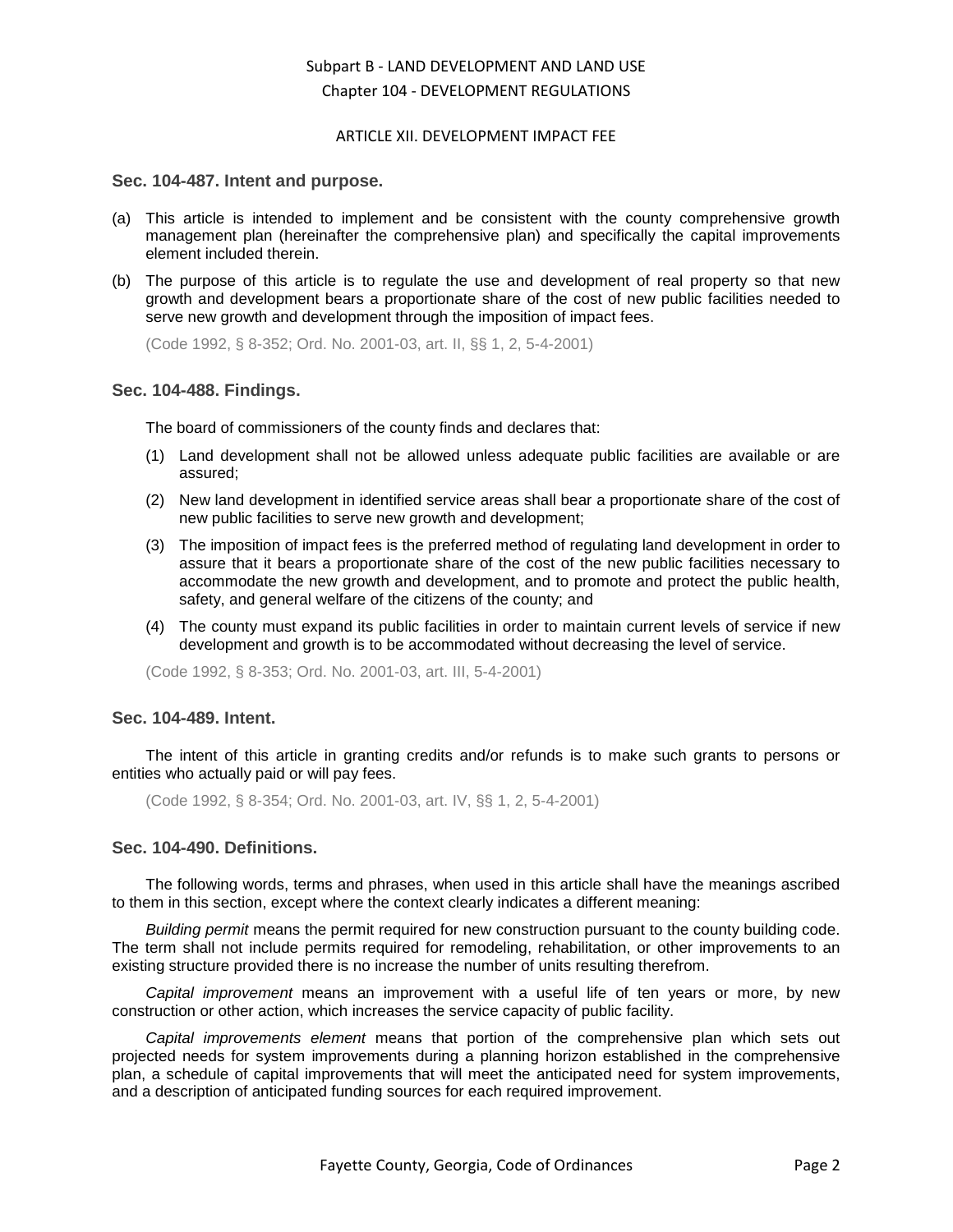#### ARTICLE XII. DEVELOPMENT IMPACT FEE

*Commencement of construction* or *commenced construction* means expenditure of any funds, whether they be development impact fee funds or not, for a public facilities project, marshaling of forces to undertake a public facilities project, or advertising of bids to undertake a public facilities project, or any action normally found to proceed subsequent to these actions in a typical flow of project construction activities.

*Developer* means any person or legal entity undertaking development.

*Development* means any construction of a building or structure.

*Development approval* means any written authorization from the county which allows the commencement of construction.

*Development exaction* means a requirement attached to a development approval compelling the payment, dedication, or contribution of goods, services, land, or money as a condition of approval.

*Development impact fee* means a payment of money imposed upon development as a condition of development approval to pay for a proportionate share of the cost of system improvements needed to serve new growth and development.

*Encumber* means to legally obligate by contract, or otherwise commit to use by appropriation, or other official act of the county.

*Excess capacity* means capacity of a public facility or system of public facilities which is beyond that necessary to provide service at a specified level of service.

*Feepayor* means that person who pays a development impact fee, or his successor in interest, where the right or entitlement to any refund of previously paid development impact fees has been expressly transferred or assigned to the successor in interest. In the absence of an express transfer or assignment of the right or entitlement to any fund of previously paid development impact fees, the right or entitlement shall be deemed "not to run with the land."

*Individual assessment study* means the engineering and/or economic documentation prepared by a feepayor to allow determination of a development impact fee other than by use of an applicable fee schedule, as required by O.C.G.A. § 36-71-4(g).

*Level of service* means a measure of the relationship between service capacity and service demand for public facilities in terms of demand to capacity ratios or the comfort and convenience of use or service of public facilities or both.

*Present value* means the current value of past, present, or future payments, contributions or dedication of goods, services, materials, construction, or money.

*Project* means a particular development on an identified parcel of land.

*Project improvements* means site improvements and facilities that are planned and designed to provide service for a particular development project, and that are necessary for the use and convenience of the occupants or users of the project, and are not system improvements. The character of the improvement shall control a determination of whether an improvement is a project improvement or system improvement, and the physical location of the improvement on site or off site shall not be considered determinative. If an improvement or facility provides, or will provide, more than incidental service or facilities capacity to persons other than users or occupants of a particular project, the improvement or facility is a system improvement and shall not be considered a project improvement. No improvement or facility included in a plan for public facilities approved by the governing body of the county shall be considered a project improvement.

*Proportionate share* means that portion of the cost of system improvements which is reasonably related to the service demands and needs of the project within the defined service area.

*Public facilities* means: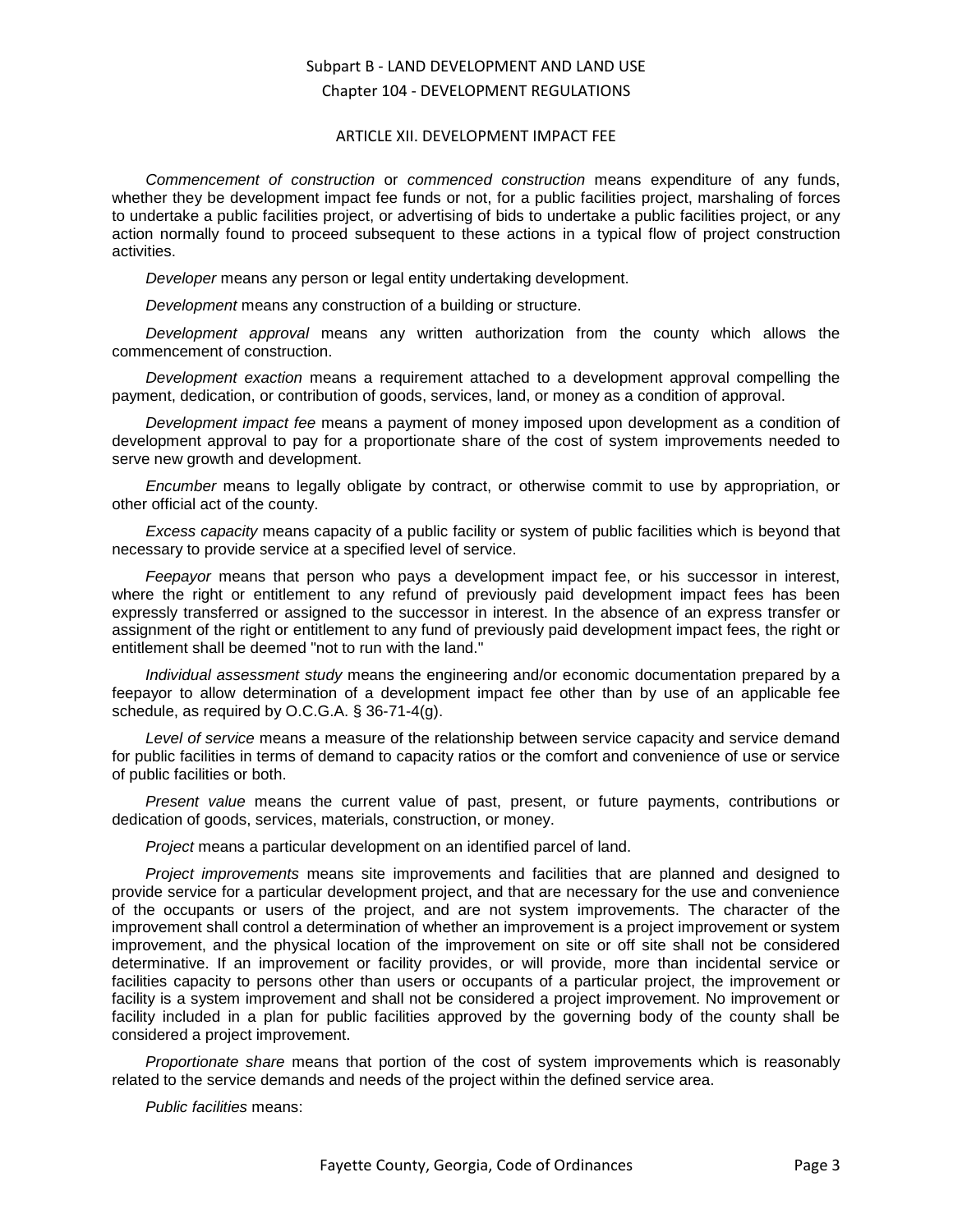#### ARTICLE XII. DEVELOPMENT IMPACT FEE

- (1) Water supply production, treatment, and distribution facilities;
- (2) Wastewater collection, treatment, and disposal facilities;
- (3) Roads, streets, and bridges, including rights-of-way, traffic signals, landscaping and any local components of state or federal highways;
- (4) Stormwater collection, retention, detention, treatment, and disposal facilities, flood control facilities, and bank and shore protection and enhancement improvements;
- (5) Parks, open space, and recreation areas and related facilities;
- (6) Public safety facilities, including police, fire, emergency medical, rescue, and jail facilities; and
- (7) Libraries and other related facilities.

*Service area* means a geographic area determined by the county in which a defined set of public facilities provides service to development within the area. Service areas shall be designated on the basis of sound planning or engineering principles, or both.

*System improvement costs* means costs incurred to provide additional public facilities capacity needed to serve new growth and development for planning, design and construction, land acquisition, land improvement, design and engineering related thereto, including the cost of constructing or reconstructing system improvements or facility expansions, including but not limited to the construction contract price, surveying and engineering fees, related land acquisition costs (including land purchases, court awards and costs, attorney's fees, and expert witness fees), and expenses incurred for qualified staff or any qualified engineer, planner, architect, landscape architect, or financial consultant for preparing or updating the capital improvement element, and administrative costs, provided that such administrative costs shall not exceed three percent of the total amount of the costs. Projected interest charges and other finance costs may be included if the impact fees are to be used for the payments of principal and interest on bonds, notes, or other financial obligations issued by or on behalf of the county to finance the capital improvements element, but such costs do not include routine and periodic maintenance expenditures, personnel training, and other operating costs.

*System improvements* means capital improvements that are public facilities and are designed to provide service to the community at large, in contrast to project improvements.

*Unused* or *excess impact fee* means any individual impact fee payment paid to the county from which no amount of money has been encumbered or expended according to the requirements of section 104-495(d) within the time specified in section 104-496(a).

(Code 1992, § 8-355; Ord. No. 2001-03, art. V, 5-4-2001)

## **State law reference—** Similar provisions, O.C.G.A. § 36-71-2.

#### <span id="page-3-0"></span>**Sec. 104-491. Imposition of development impact fees.**

- (a) Any person who engages in development shall pay a development impact fee in the manner and amount set forth in this article.
- (b) Notwithstanding any other provision of this article contained herein, that portion of a project for which a valid building permit has been issued prior to the effective date of the ordinance from which this article is derived shall not be subject to development impact fees, so long as the building permit remains valid and construction is commenced and is pursued according to the terms of the permit.
- (c) Except as otherwise provided herein, the development impact fee shall be collected at the time of issuance of a building permit.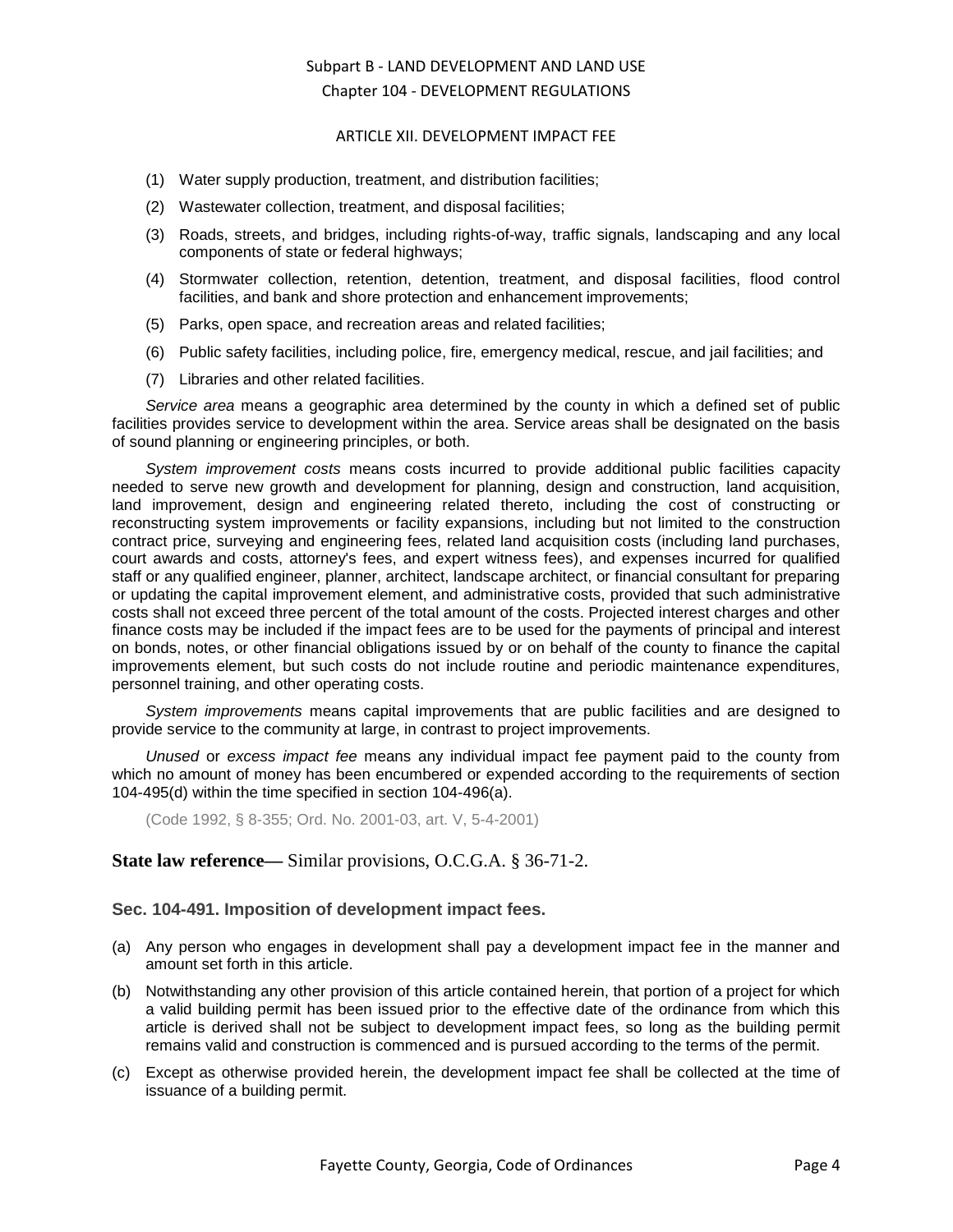#### ARTICLE XII. DEVELOPMENT IMPACT FEE

(d) Development impact fees for stormwater collection, retention, detention, treatment, and disposal facilities, flood control facilities, and bank and shore protection and enhancement improvements, shall be collected at the time of issuance of a land disturbance permit.

(Code 1992, § 8-356; Ord. No. 2001-03, art. VI, §§ 1—4, 5-4-2001)

### **State law reference—** Authority to impose development impact fee, O.C.G.A. § 36-71-3.

### <span id="page-4-0"></span>**Sec. 104-492. Calculation of development impact fees.**

- (a) Any development impact fee imposed pursuant to this article shall not exceed a proportionate share of the cost of system improvements.
- (b) Development impact fees shall be calculated on the basis of service areas as provided in the comprehensive plan.
- (c) Development impact fees shall be calculated on the basis of levels of service for public facilities adopted in the comprehensive plan.
- (d) To determine the development impact fee for a residential dwelling unit or for a single nonresidential building or structure with a known use, see the impact fee schedule in attachment A. For a single nonresidential building or structure with an unknown use, or for a nonresidential building or structure with multiple units, the zoning of the parcel will determine the development impact fee by establishment type (see attachment A to Ord. No. 2001-03). The following types of development are not subject to the imposition of a development impact fee:
	- (1) Rebuilding of a residential dwelling unit on the same parcel.
	- (2) Rebuilding of a nonresidential building or structure so long as the number of nonresidential buildings or structures is not increased.
	- (3) The construction of an accessory structure which is allowed pursuant to chapter 110, zoning.
	- (4) The expansion of a residential dwelling which does not increase the number of dwelling units.
	- (5) The expansion of a nonresidential building or structure.
- (e) Individual assessments of development impact fees are permitted at the option of applicants for development approval under guidelines established in this article. (See section 104-493.)
- (f) A developer may receive certification of the development impact fee schedule or individual assessment for a particular project which shall establish the development impact fee for a period of 180 days from the date of certification.
- (g) The developer shall have the right to elect to pay a project's proportionate share of system improvement costs by payment of development impact fees according to the fee schedule as full and complete payment of the development project's proportionate share of system improvement costs.
- (h) Development impact fees shall be based on actual system improvement costs or reasonable estimates of such costs.

(Code 1992, § 8-357; Ord. No. 2001-03, art. VII, §§ 1—8, 5-4-2001)

**State law reference—** Mandatory provisions, O.C.G.A. § 36-71-4.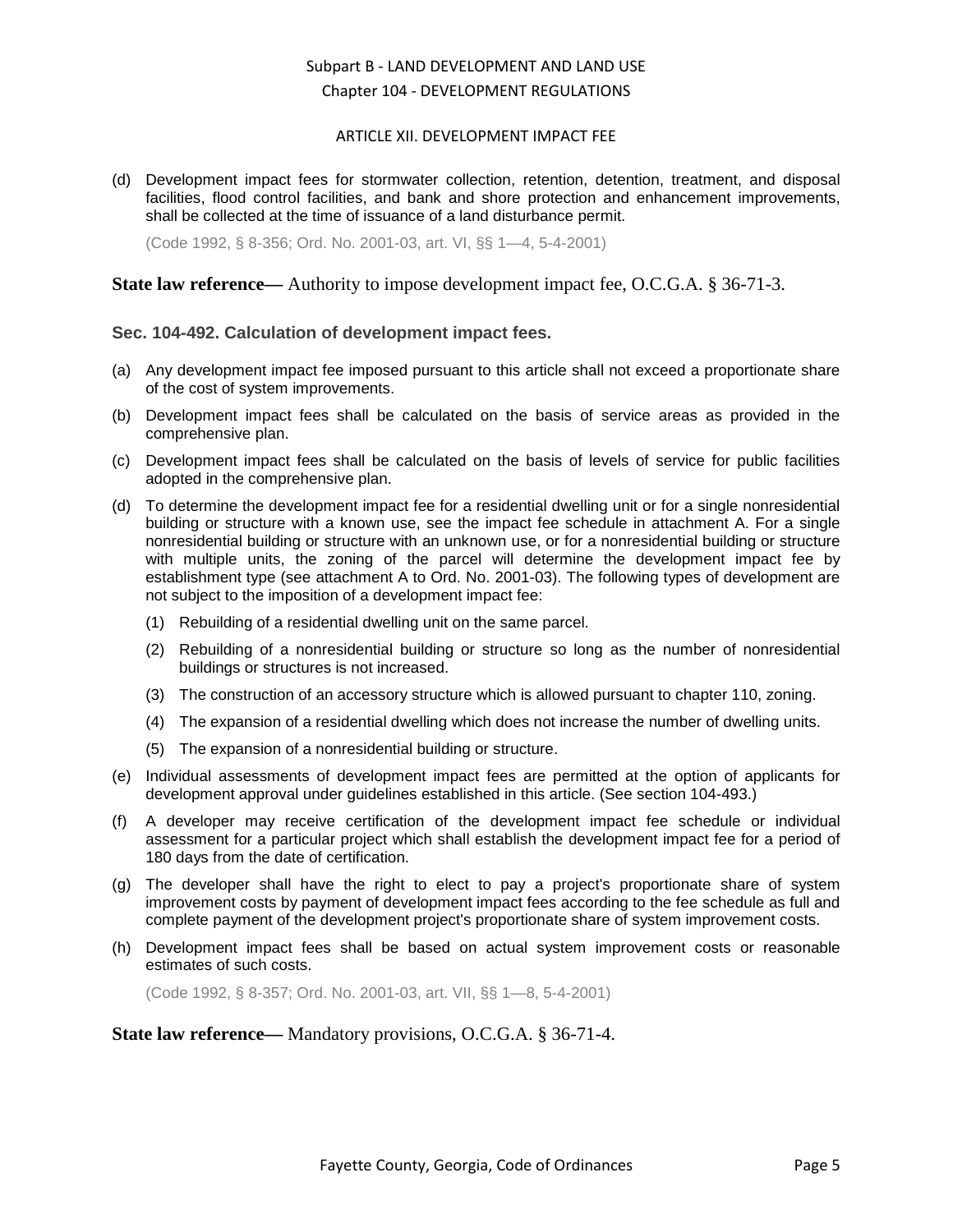#### ARTICLE XII. DEVELOPMENT IMPACT FEE

### <span id="page-5-0"></span>**Sec. 104-493. Individual assessment determination.**

Individual assessments of development impact fees may be established as follows:

- (1) In the event that a developer elects an individual assessment, the developer shall submit an individual assessment study. Any such study is to be presented to the county administrator. If the county administrator finds that the data, information, and assumptions used in such an individual assessment study satisfy the requirements of this article, then that study shall be used to calculate the individual assessment for that project.
- (2) Each individual assessment study must:
	- a. Be based on relevant and credible information from an accepted standard source, or engineering or planning data; or be based on actual, relevant and credible studies or surveys of facility demand conducted in the Atlanta Metropolitan Statistical Area carried out by qualified engineers or planners pursuant to accepted methodology; and
	- b. Be based on any other specifications required in this article.
- (3) Any fee calculated in accordance with this provision shall have standing for 180 days following the date of a formal response from the county administrator to the applicant. Following such a period, a new application must be made.
- (4) A determination by the county administrator that any individual assessment study does not satisfy the requirements of this article may be appealed by the applicant to the board of commissioners subject to the procedures, rules, and regulations set forth in section 104-497.

(Code 1992, § 8-358; Ord. No. 2001-03, art. VIII, §§ 1—4, 5-4-2001)

#### **State law reference—** Mandatory provisions, O.C.G.A. § 36-71-4.

### <span id="page-5-1"></span>**Sec. 104-494. Credits.**

- (a) In the calculation of development impact fees for a particular project, credits shall be given for the present value of any construction of improvements, or contribution, or dedication of land, or money required or accepted by the county from a developer, or his predecessor in title or interest, for system improvements of the category for which the development impact fee is being collected. Credits shall not be given for project improvements.
- (b) Credits under subsection (a) of this section shall be valued using the following guidelines:
	- (1) For the present value of the construction of any system improvements required or accepted, in conjunction with the project for which approval is being sought, by the county from the developer or predecessor in title or interest for the category of system improvements in the service area for which the development impact fee is being collected, the developer must present evidence of the cost and age of the improvement from which present value may be calculated using the Bloomberg AAA GO Municipal Bond Yield Index (or equivalent) as estimates of inflation and depreciation.
	- (2) For the present value of any contribution or dedication of land required or accepted for system improvements, in conjunction with the project for which approval is being sought by the county from the developer or predecessor in title or interest for the category of system improvements in the service area for which the development impact fee is being collected, the value for contributed land shall be the same as that attributed to the property by the current validated the county tax appraisal at the time of dedication; present value shall be calculated from the time of dedication using the Bloomberg AAA GO Municipal Bond Yield Index (or equivalent).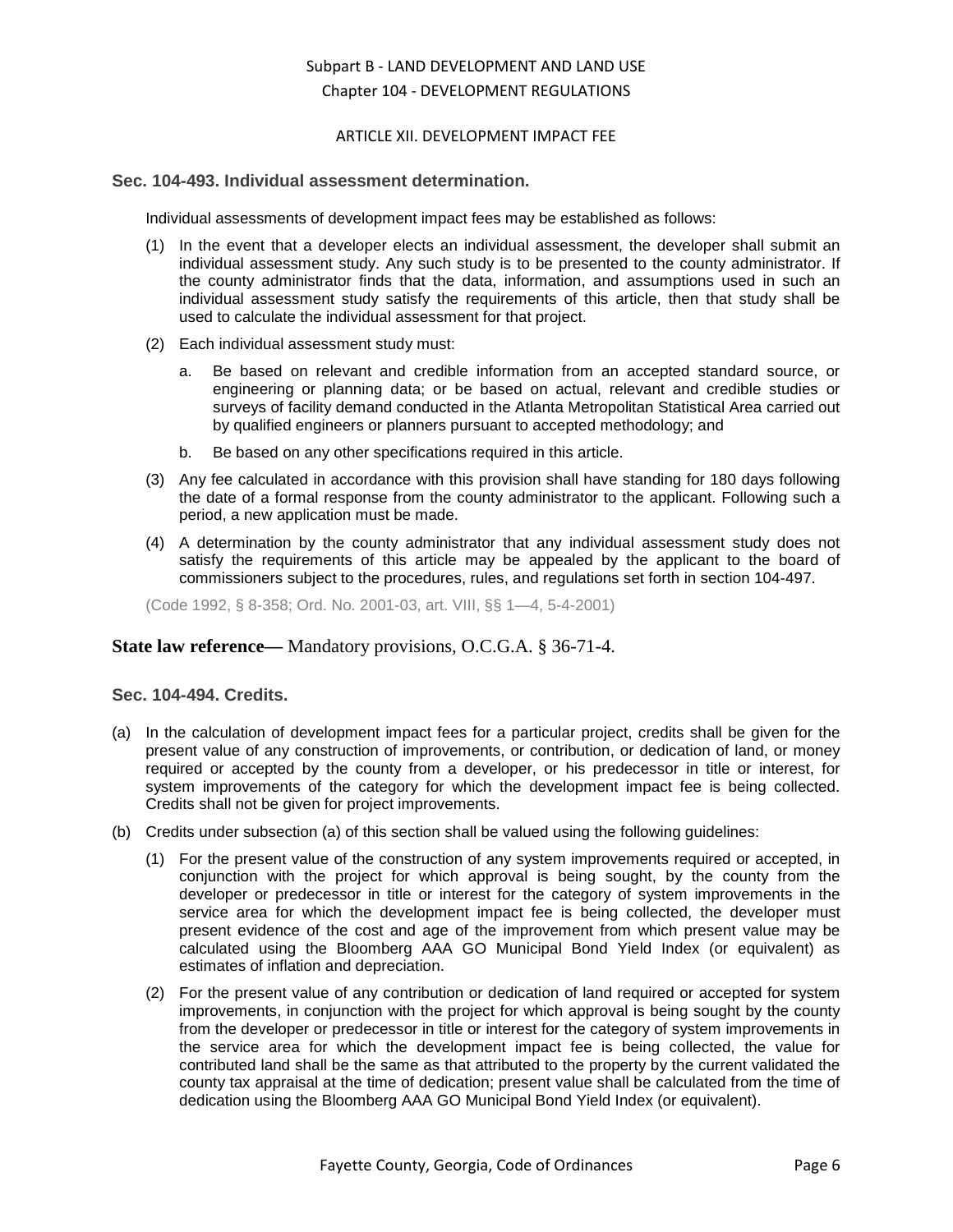#### ARTICLE XII. DEVELOPMENT IMPACT FEE

- (3) For the present value of any contribution or dedication of money required or accepted, in conjunction with the project for which approval is being sought, by the county from the developer or predecessor in title or interest for the system improvements in the service area for which the development impact fee is being collected, the value of contributed money shall be the same as that at the time of contribution or dedication; present value shall be calculated from time of contribution or dedication using the Bloomberg AAA GO Municipal Bond Yield Index (or equivalent).
- (c) Upon submission of adequate evidence that a development impact fee was previously paid and that the building permit has expired, credit for the present value of the development impact fee shall be in the amount of the development impact fee paid, inflated from the date of payments using the Bloomberg AAA GO Municipal Bond Yield Index (or equivalent) and shall be applied against that parcel of land. Should the development impact fee be less than the amount credited, under the circumstances previously mentioned herein, the excess credit shall remain with the county. Should the development impact fee be greater than the amount credited, under the circumstances previously mentioned herein, the developer shall pay the difference to the county.
- (d) In the event that a developer enters into an agreement with the county to construct, fund, or contribute system improvements such that the amount of credit created by such construction, funding, or contribution exceeds the development impact fee calculated for the project, the developer shall be compensated for such excess contribution by the county or, at the county's option, from development impact fees paid by other developments located in the service area benefitted by such improvements. The present value of any such construction or contribution shall be established by:
	- (1) Use of documented prices actually paid by the developer for the system improvements with such prices inflated by use of the Bloomberg AAA GO Municipal Bond Yield Index (or equivalent); or
	- (2) Use of documented prices which would have been paid by the county for such system improvements with such prices inflated by use of the Bloomberg AAA GO Municipal Bond Yield Index (or equivalent), whichever is less.

The county is under no obligation to make immediate compensation, but will make compensation if funds are available.

- (e) Except as provided in subsection (f) of this section, no credits shall be given for construction, contribution, or dedication of any system improvement or funds for system improvements made before the effective date of this article, nor shall credit be given for system improvements or funds for system improvements constructed, contributed, or dedicated after the effective date of the ordinance from which this article is derived if an agreement to do so was entered into before the effective date of the ordinance from which this article is derived for projects which have already received a building permit.
- (f) In the event that a feepayor has, under previously established conditions of zoning, constructed, contributed, or dedicated system improvements or funds when receiving permits to proceed with only a portion or phase of a project as defined by a particular zoning case, where the construction, contribution, or dedication is in excess of that required by the portion or phase permitted, the excess construction, contribution, or dedication shall be credited against future development impact fees which shall be required as additional portions or phases of the zoned projects seek building permits.
- (g) The developer must present adequate evidence of the cost and age of the improvement from which present value may be calculated using the Bloomberg AAA GO Municipal Bond Yield Index (or equivalent), estimates of inflation and depreciation.
- (h) Credits required under subsection (b) of this section, shall be automatically given at the time of fee imposition. Any other credits shall be given only upon request by the developer to the county administrator. To receive consideration for such other credits, a developer must present adequate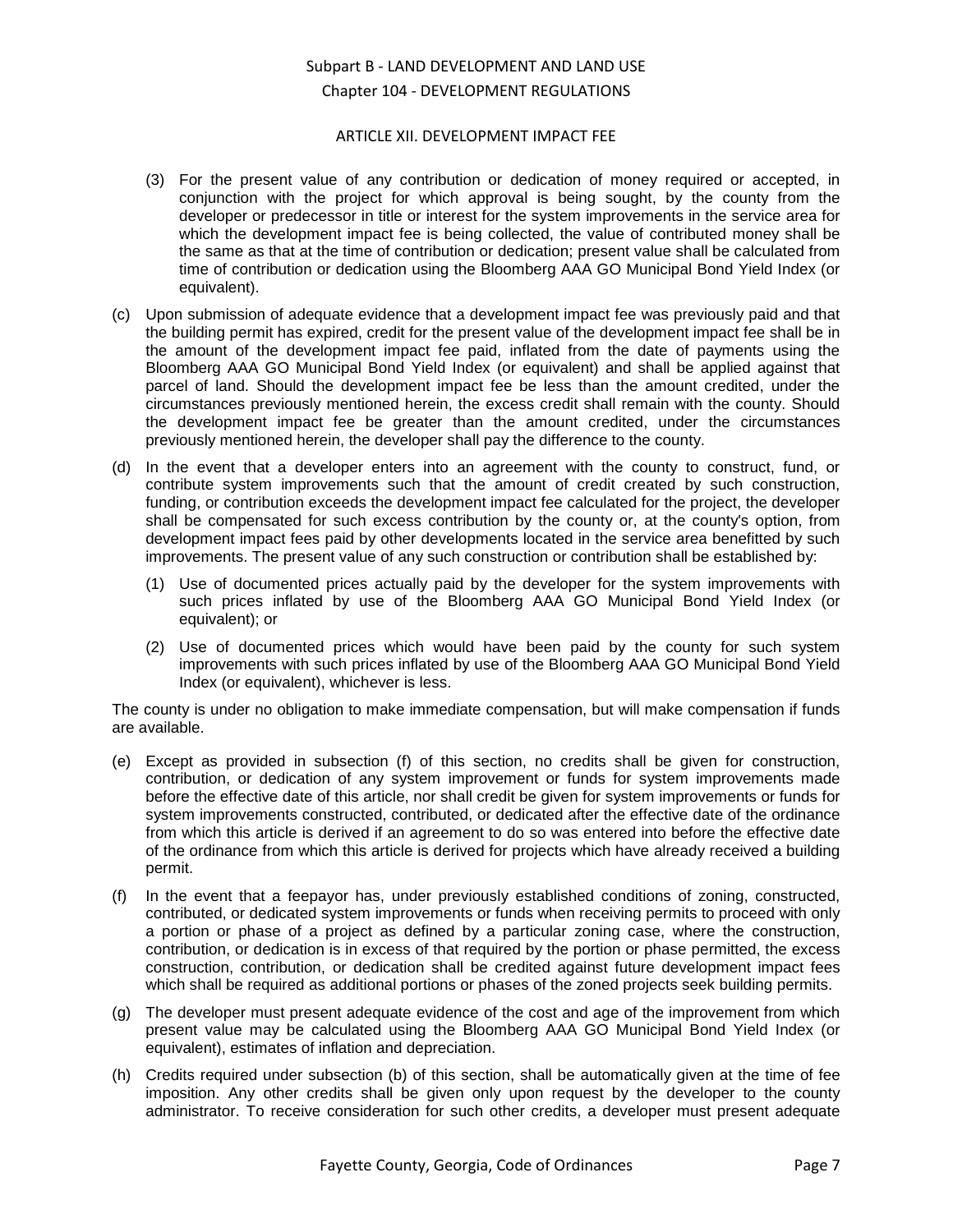#### ARTICLE XII. DEVELOPMENT IMPACT FEE

evidence or proposals for creditable activities and adequate evidence of value to the county administrator at or before the time of application for a building permit.

- (i) The county administrator shall review all claims for allowance and valuation of credits and make determinations regarding:
	- (1) Allowance of any claimed credit.
	- (2) Value of any allowed credit.
- (j) Any credits shall be acknowledged in writing and calculated at the time of imposition of the development impact fee. A developer may appeal any such determination by following the guidelines established in section 104-497.

(Code 1992, § 8-359; Ord. No. 2001-03, art. IX, §§ 1—10, 5-4-2001)

### **State law reference—** Mandatory provisions, O.C.G.A. § 36-71-7.

#### <span id="page-7-0"></span>**Sec. 104-495. Deposit and expenditure of fees.**

- (a) All development impact fee funds shall be maintained in one or more interest-bearing accounts. Restrictions on the investment of such funds shall be the same that apply to investment of all county funds generally.
- (b) Accounting records shall be maintained for each category of system improvements in the service area in which the fees are collected.
- (c) Interest earned on development impact fees shall be considered funds of the account on which it is earned and shall be subject to all restrictions placed on the use of development impact fees under this article.
- (d) Expenditures of development impact fees shall be made only for the category of system improvements and in the service area for which the development impact fee was imposed as shown by the capital improvements element and as authorized by this article.
- (e) Development impact fees shall not be used to pay for any purpose that does not involve system improvements that create additional service available to serve new growth and development.
- (f) The county administrator shall prepare an annual report describing the amount of any development impact fees collected, encumbered, and used during the preceding year by category of public facility and service area.

(Code 1992, § 8-360; Ord. No. 2001-03, art. X, §§ 1—6, 5-4-2001)

## **State law reference—** Mandatory provisions, O.C.G.A. § 36-71-6.

## <span id="page-7-1"></span>**Sec. 104-496. Refunds.**

- (a) Upon the request for a refund by a feepayor, development impact fees are eligible to be refunded under the following circumstances:
	- (1) If capacity is available and service is denied; or
	- (2) The county has failed to timely encumber the development impact fee or has failed to commence construction within six years after the date the fee was collected.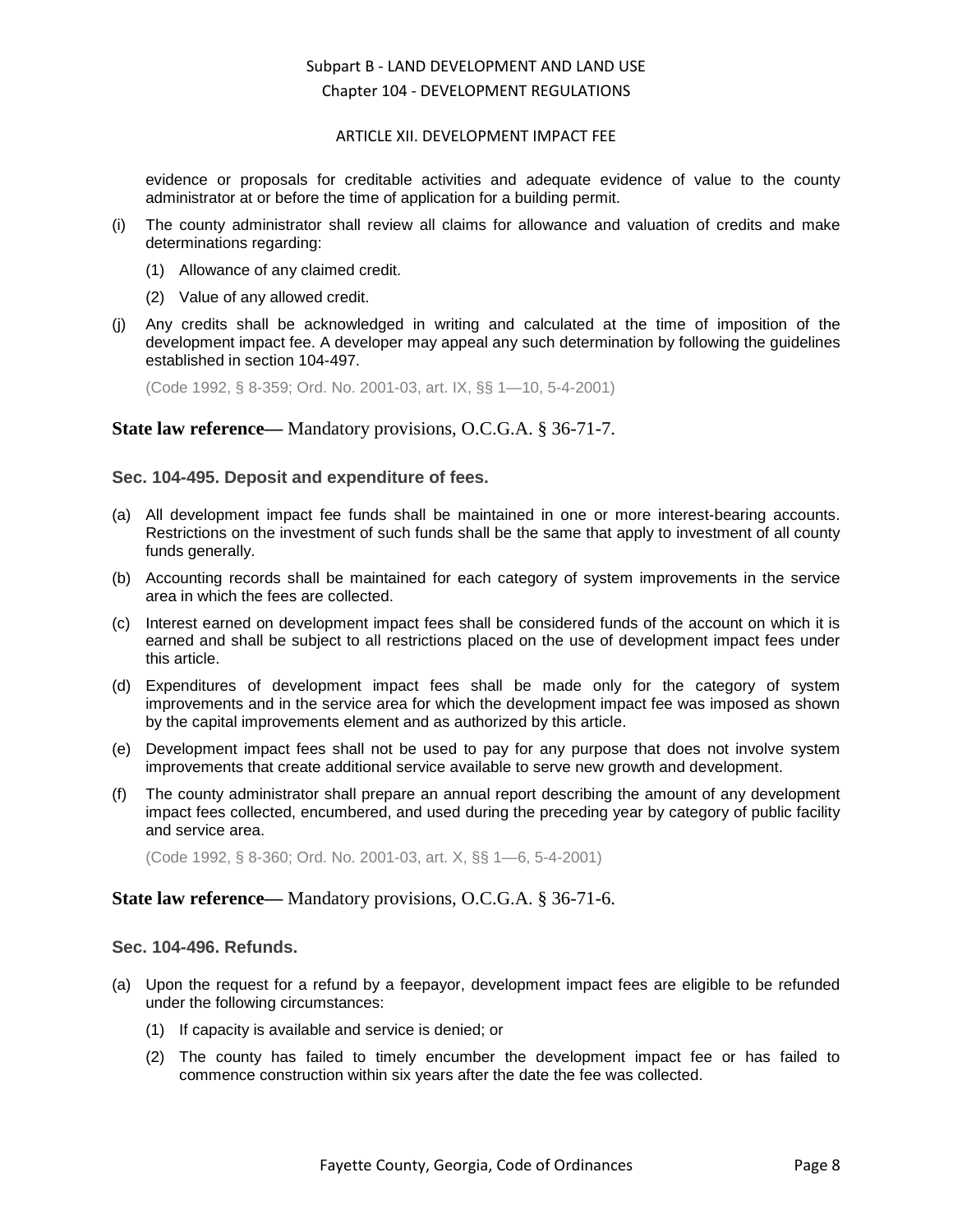#### ARTICLE XII. DEVELOPMENT IMPACT FEE

- (b) In determining whether development impact fees have been encumbered, development impact fees shall be considered encumbered on a first in, first out (FIFO) basis.
- (c) When the right to a refund exists due to a failure to encumber development impact fees, the county shall provide written notice of entitlement to a refund to the feepayor who has provided a mailing address. Such notice shall also be published in the legal organ of the county within 30 days after the expiration of the six year period after the date that the development impact fees were collected and shall contain the heading: "Notice of Entitlement to Development Impact Fee Refund."
- (d) All requests for refunds shall be made in writing to the county administrator within one year of the time such refund becomes payable under subsections (a) through (c) of this section, or within one year of publication of the notice of entitlement to a refund, whichever is later.
- (e) A refund shall include a refund of a pro rata share of interest actually earned on the unused or excess development impact fee collected.
- (f) All refunds shall be made to the feepayor within 60 days after it is determined that a sufficient proof of claim for a refund has been made.
- (g) The feepayor shall have standing to sue for a refund if there has been a timely and complete application (including, but not necessarily limited to, proof that a development impact fee has been paid, proof that the applicant for the refund is the feepayor entitled to the refund, and that the conditions specified in subsection (a) of this section have been met) for a refund and the refund has been denied or has not been made within one year of submission of the application for refund to the county.

(Code 1992, § 8-361; Ord. No. 2001-03, art. XI, §§ 1—7, 5-4-2001)

#### **State law reference—** Mandatory provisions, O.C.G.A. § 36-71-9.

#### <span id="page-8-0"></span>**Sec. 104-497. Appeals.**

- (a) Any person aggrieved by any administrative determination made under this article, or by the application of any provision of this article, may appeal such determination or provision under this section.
- (b) A notice of appeal must be filed with the board of commissioners within 30 days following the receipt of a written determination of the amount of the development impact fee to be paid or entitlement to a refund, credit, or exemption.
- (c) All appeals shall be made to the board of commissioners following the county administrator's decision on the applicability or amount of the development impact fee, or eligibility for or amount of a refund, credit, or exemption. Upon filing of an appeal, the county administrator shall forthwith transmit to the board of commissioners all papers constituting the record upon which the appeal is taken. The board of commissioners shall thereafter establish a reasonable date and time for the hearing on the appeal, give notice thereof to the parties in interest, and decide the same within a reasonable time following the hearing. Any party taking an appeal shall have the right to appear at the hearing to present evidence and may be represented by counsel. Any person aggrieved by a decision of the board of commissioners may take an appeal to the superior court of the county within 30 days after the decision by the board of commissioners is rendered.
- (d) A developer may pay a development impact fee under protest in order to obtain a development approval or building permit, as the case may be. A developer making such payment shall not be estopped from exercising his right of appeal, nor shall such developer be estopped from receiving a refund of any amount deemed to have been illegally collected.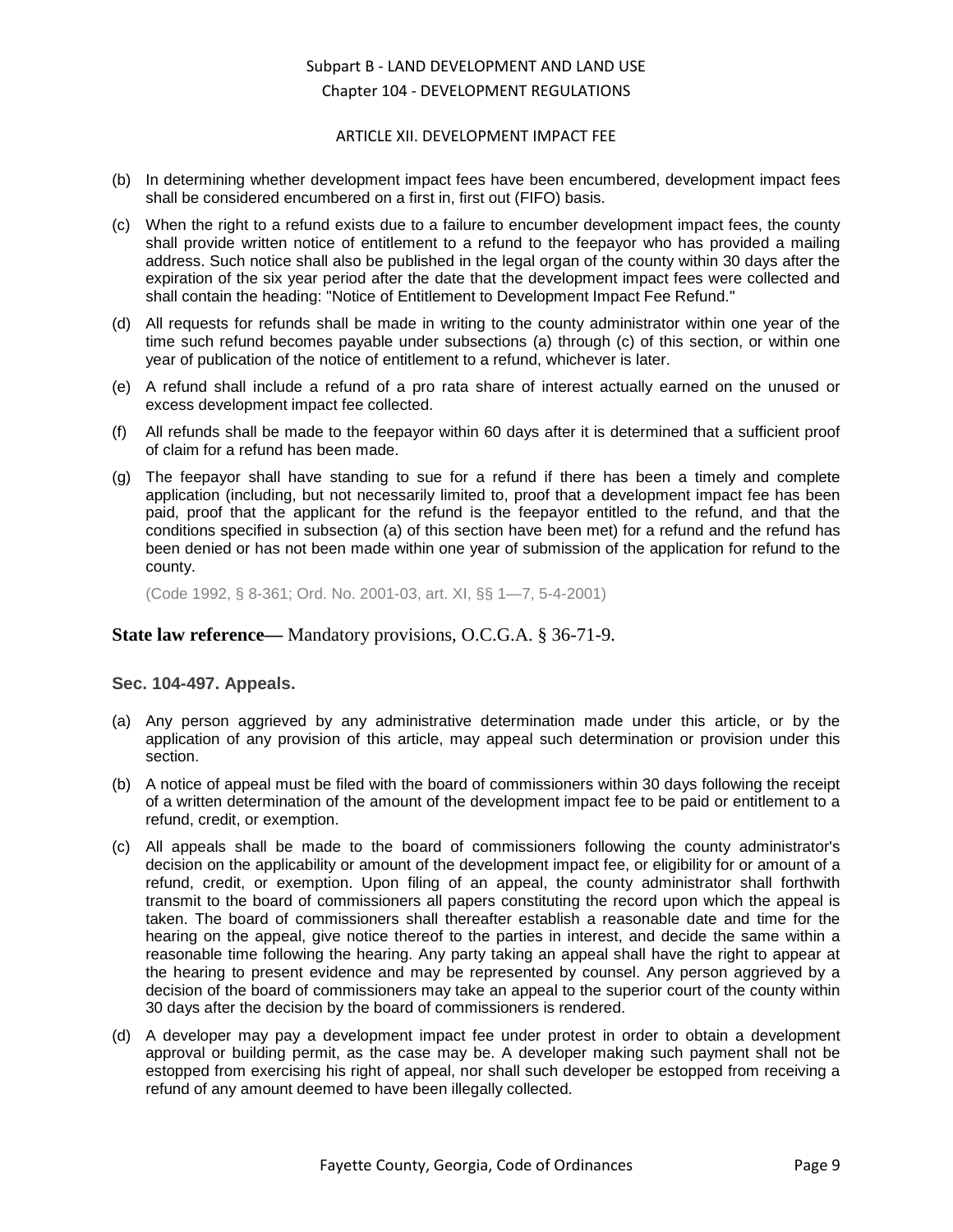#### ARTICLE XII. DEVELOPMENT IMPACT FEE

(e) The filing of an appeal shall not stay the collection of a development impact fee as a condition to issuance of development approval or a building permit.

(Code 1992, § 8-362; Ord. No. 2001-03, art. XII, §§ 1—5, 5-4-2001)

## **State law reference—** Mandatory provisions, O.C.G.A. § 36-71-10.

#### <span id="page-9-0"></span>**Sec. 104-498. Intergovernmental agreements.**

For the provision of fire services, the county has entered into intergovernmental agreements with the Town of Brooks, the Town of Tyrone and the Town of Woolsey (see attachment B to Ord. No. 2001-03).

(Code 1992, § 8-363; Ord. No. 2001-03, art. XIII, 5-4-2001)

#### <span id="page-9-1"></span>**Sec. 104-499. Private agreements.**

- (a) The county may require a developer to construct reasonable project improvements in conjunction with a development project.
- (b) Private agreements may exist between property owners or developers and the county with regard to the construction or installation of system improvements in providing for credits or reimbursements for system improvement costs incurred by a developer including inter-project transfers of credits or providing for reimbursement for project improvement costs which are used or shared by more than one development project.
- (c) A private agreement may include, but shall not be limited to, provisions which:
	- (1) Modify the estimates of impact on public facilities according to the methods and provisions concerning the calculation of development impact fees, provided that any such agreement allows the county to assess additional development impact fees after completion of construction according to the schedule set forth in this article.
	- (2) Permit construction of, dedication of property for, or other in-kind contribution for specific public facilities of the type for which a development impact fee would be imposed in lieu of, or with a credit against, applicable development impact fees.
	- (3) Permit a schedule and method of payment of development impact fees in a manner appropriate to particular and unique circumstances of a proposed project in lieu of the requirements for payment under this article, provided that security acceptable to the county is posted ensuring payment of the development impact fees. Forms of security which may be acceptable to the county include a cash bond, a surety bond, irrevocable letter of credit, negotiable certificate of deposit or escrow account, or lien or mortgage on land to be covered by the building permit.
- (d) Any private agreement proposed by an applicant pursuant to this subsection shall be submitted to the county administrator for review, negotiation, and submission to the board of commissioners. Any such agreement must be presented to and approved by the board of commissioners prior to the issuance of a building permit. Any such agreement shall provide for execution by mortgagees, lien holders or contract purchasers in addition to the land owner, and shall require the applicant to submit such agreement to the clerk of the superior court of the county for recording. The board of commissioners shall approve such agreement only if it finds that the agreement will apportion the burden of expenditure for new facilities proportionately, consistent with the principles set forth in title 36, chapter 71, Official Code of Georgia Annotated (O.C.G.A. title 36, ch. 71), and this article.

(Code 1992, § 8-364; Ord. No. 2001-03, art. XIV, §§ 1—4, 5-4-2001)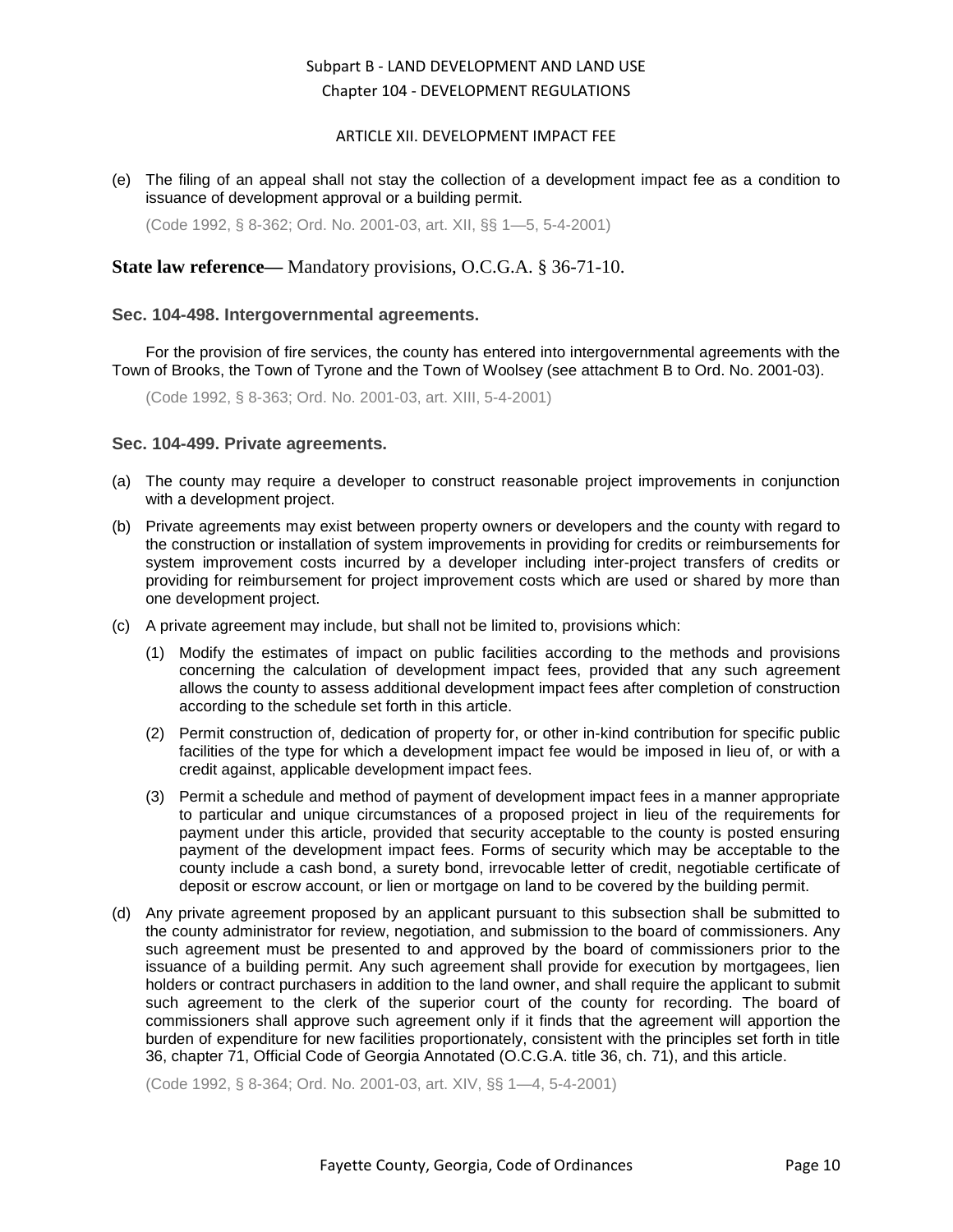#### ARTICLE XII. DEVELOPMENT IMPACT FEE

#### <span id="page-10-0"></span>**Sec. 104-500. Exemptions.**

Pursuant to the provisions of O.C.G.A. § 36-71-4(l), the public policies expressed in the comprehensive plan, and in accordance with the policies of the board of commissioners, exemptions from development impact fees may be available if:

- (1) Such projects are determined to create extraordinary economic development and employment growth or affordable housing;
- (2) The public policy which supports the exemption is contained in the comprehensive plan; and
- (3) The exempt development's proportionate share of the system improvement is funded through a revenue source other than development impact fees.

(Code 1992, § 8-365; Ord. No. 2001-03, art. XV, 5-4-2001)

#### **State law reference—** Mandatory provisions, O.C.G.A. § 36-71-7.

### <span id="page-10-1"></span>**Sec. 104-501. Review.**

- (a) As part of its annual capital improvement program process, or as part of any other planning process which causes the county to evaluate development potential in any area, the county may review the development potential of any area within the county, whether it be a previously designated service area or not, or the county as a whole. Based on such review of development potential, the county may adjust boundaries of service areas or create new service areas.
- (b) As part of its annual review process, or as part of any other planning process which causes the county to evaluate development potential in any area, the county may review capital facilities plans in service areas and modify such plans as a result of development occurring in the previous year and/or requests for permission to develop, e.g., applications for rezoning, applications for land disturbance permits, and applications for building permits. Plans may also be modified as a result of:
	- (1) Capital facilities actually constructed.
	- (2) Changes in capital facility needs and/or standards.
	- (3) Revised cost estimates for capital facilities.
	- (4) Changes in availability of other funds applicable to public facility projects.
	- (5) Other relevant factors.
- (c) As a result of modifications to service area boundaries and/or capital facilities plans, the county may modify development impact fee schedules as appropriate and adopt such revised schedules through official action of the board of commissioners.
- (d) As part of its annual comprehensive plan review process, the county may revise the provisions specified in section 104-500.
- (e) Failure by the county to undertake such a review shall result in the continued use and application of the existing fee schedule and other data. The failure to review such structure shall not invalidate this article.

(Code 1992, § 8-366; Ord. No. 2001-03, art. XVI, §§ 1—5, 5-4-2001)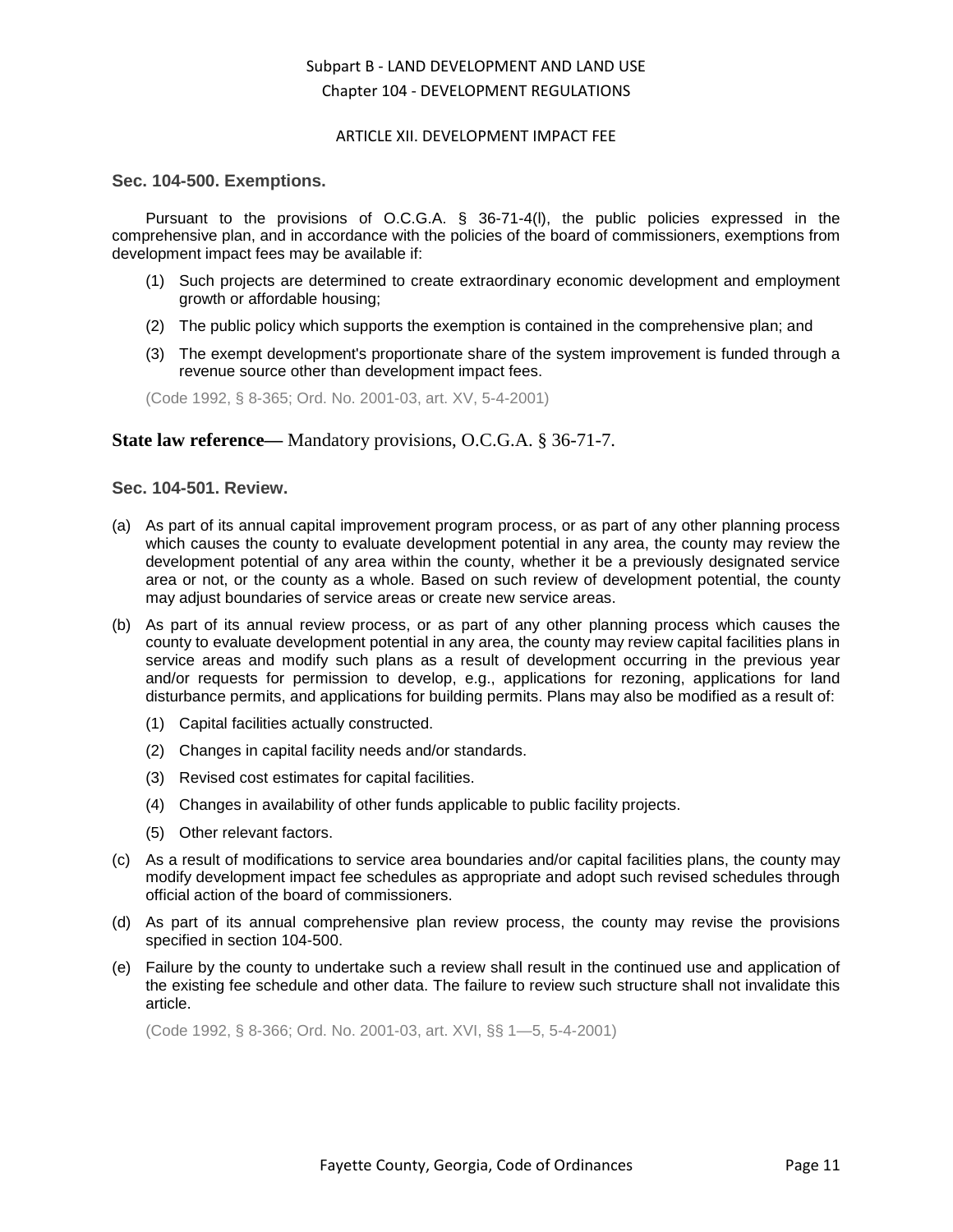#### ARTICLE XII. DEVELOPMENT IMPACT FEE

#### <span id="page-11-0"></span>**Sec. 104-502. Penalty provision.**

- (a) A violation of this article shall be a misdemeanor punishable according to law. However, in addition to or in lieu of, any criminal prosecution, the county shall have the power to sue in law or equity for relief in civil court to enforce this article. Recourse to such civil and criminal remedies in law and equity as may be necessary are available to ensure compliance with the provisions of this article, including injunctive relief to enjoin and restrain any person from violating the provisions of the article and to recover such damages as may be incurred by the implementation of specific corrective actions.
- (b) Knowingly furnishing false information to the county on any matter relating to the administration of this article shall constitute a violation thereof.
- (c) The county administrator may withhold the issuance of any building permit or other development permits if the provisions of this article have been violated by the feepayor or his assigns, on any property within the unincorporated county until the provisions of this article, including the conditions on any permit issued thereunder, have been fully met.
- (d) The county administrator shall have the right to inspect the lands affected by this article and shall have the right to issue cease and desist orders and citations for violations. Refusal of written notice of violation under this article shall constitute legal notice of service.
- (e) For any violation, the county administrator shall have the authority to issue a citation. The citation shall be in the form of a written official notice issued in person or by certified mail to the owner of the property, or to his agent, or to the person performing the work. The receipt of a citation shall require that corrective action be taken within 30 working days unless otherwise extended at the discretion of the county administrator. If the required corrective action is not taken within the time allowed, the county administrator may use any available civil or criminal remedies to secure compliance, including revoking a permit.

(Code 1992, § 8-367; Ord. No. 2001-03, art. XVII, §§ 1—5, 5-4-2001)

#### <span id="page-11-1"></span>**Sec. 104-503. Enforcement provision.**

The enforcement of this article will be the responsibility of the county administrator and such county personnel as the county administrator may designate from time to time.

(Code 1992, § 8-368; Ord. No. 2001-03, art. XVIII, 5-4-2001)

#### <span id="page-11-2"></span>**Sec. 104-504. Effect on other regulations.**

This article shall not affect in any manner the permissible use of property, density of development, design, improvements, or any other requirements or aspect of the development of land, or provision of capital improvements subject to zoning and subdivision regulations, or other regulations of the county. All such regulations and requirements shall be operative and shall remain in full force and effect without limitation with respect to all development. Application and imposition of development impact fees is additional and supplemental to, and not in substitution of, any other requirements imposed by the county on the development of land or the issuance of building permits.

(Code 1992, § 8-369; Ord. No. 2001-03, art. XIX, 5-4-2001)